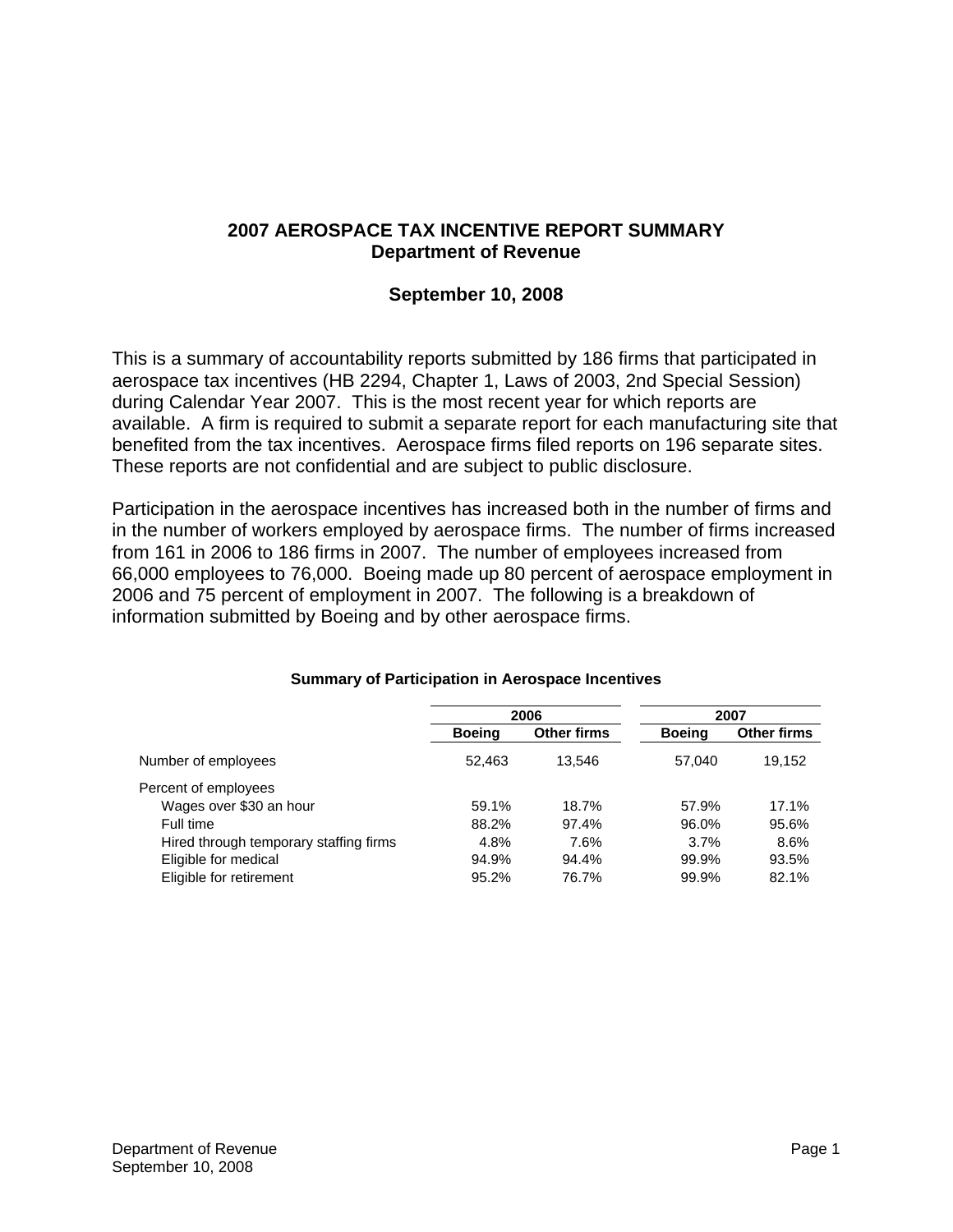Aerospace employment is concentrated in two occupations: computer, mathematical, architecture, and engineering (22 percent) and production (49 percent).

|                                                             | No. of emp. | % of emp. |
|-------------------------------------------------------------|-------------|-----------|
| Management                                                  | 5,657       | 7.4%      |
| Business, financial, and legal operations                   | 5,086       | 6.7%      |
| Computer, mathematical, architecture, and engineering       | 16,551      | 21.7%     |
| Life, physical, and social science                          | 71          | 0.1%      |
| Community and social services                               |             | 0.0%      |
| Education, training, and library                            | 63          | 0.1%      |
| Healthcare practitioners, technical, and support            | 106         | 0.1%      |
| Protective services, building, and grounds maintenance      | 1,464       | 1.9%      |
| Sales and service                                           | 349         | 0.5%      |
| Office and administrative support                           | 4.500       | 5.9%      |
| Construction and extraction                                 | 372         | 0.5%      |
| Installation, maintenance, and repair                       | 3,150       | 4.1%      |
| Production, non-construction trades, and craft              | 37,265      | 48.9%     |
| Transportation and material moving                          | 1,345       | 1.8%      |
| Other (forest, fishery, agriculture, military, arts, media) | 208         | 0.3%      |
| Total                                                       | 76,188      | 100.0%    |

#### **Distribution of Aerospace Employees by Occupations**

Over 47 percent of employees in the aerospace industry earn more than \$30 an hour in wages. Notably, 95 percent of management employees and 85 percent of employees in the area of computer, engineering, and mathematics earn over \$30 an hour. Among the lower paid employees, 12 percent of office support and 24 percent of production workers make \$15 an hour or less.

### **Percentage Distribution of Employees by Occupations and Wage Bands – All Firms**

|                                                             | Min     | \$10.01 | \$15.01 | \$20.01 | \$30.01 |
|-------------------------------------------------------------|---------|---------|---------|---------|---------|
|                                                             | to \$10 | to \$15 | to \$20 | to \$30 | & Over  |
| Management                                                  | 0.2%    | 0.1%    | 0.6%    | 4.0%    | 95.2%   |
| Business, financial, and legal operations                   | 0.0     | 0.6     | 2.5     | 30.0    | 66.9    |
| Computer, mathematical, architecture, & engineering         | 0.0     | 0.3     | 1.0     | 13.6    | 85.0    |
| Life, physical, and social science                          | 1.4     | 0.0     | 0.0     | 15.5    | 83.1    |
| Community and social services                               | 100.0   | 0.0     | 0.0     | 0.0     | 0.0     |
| Education, training, and library                            | 1.6     | 0.0     | 4.8     | 20.6    | 73.0    |
| Healthcare practitioners, technical, and support            | 0.9     | 0.9     | 28.3    | 22.6    | 47.2    |
| Protective services, building, & grounds maintenance        | 6.6     | 8.5     | 10.1    | 27.0    | 47.8    |
| Sales and service                                           | 0.3     | 1.4     | 14.6    | 30.1    | 53.6    |
| Office and administrative support                           | 1.2     | 10.8    | 23.6    | 34.9    | 29.5    |
| Construction and extraction                                 | 0.3     | 0.3     | 0.6     | 22.3    | 76.6    |
| Installation, maintenance, and repair                       | 0.8     | 1.8     | 9.4     | 26.4    | 61.6    |
| Production, non-construction trades, and craft              | 2.1     | 22.0    | 13.7    | 39.7    | 22.5    |
| Transportation and material moving                          | 1.3     | 7.1     | 5.6     | 54.2    | 31.8    |
| Other (forest, fishery, agriculture, military, arts, media) | 1.9     | 13.7    | 26.3    | 41.5    | 16.5    |
| Total                                                       | 1,012   | 9,100   | 7,138   | 22,651  | 36,291  |
| <b>Percent of Total</b>                                     | $1.3\%$ | 11.9%   | $9.4\%$ | 29.7%   | 47.6%   |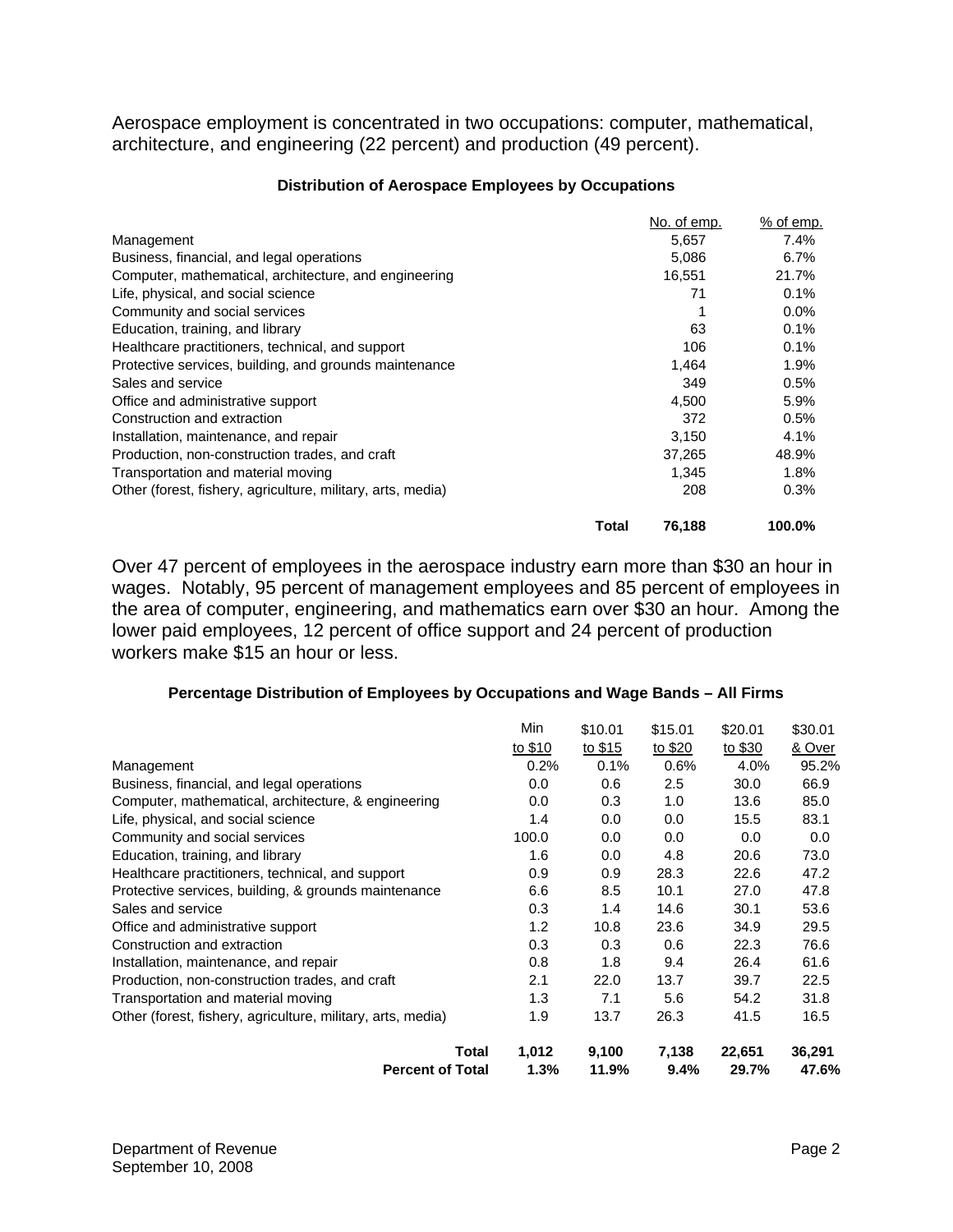#### **Percentage Distribution of Employees by Occupations and Wage Bands - Boeing**

|                                                             | Min     |         |               |         |         |
|-------------------------------------------------------------|---------|---------|---------------|---------|---------|
|                                                             | Wage    | \$10.01 | \$15.01       | \$20.01 | \$30.01 |
|                                                             | to \$10 | to \$15 | to \$20       | to \$30 | & Over  |
| Management                                                  | 0.0%    | $0.0\%$ | 0.1%          | 1.0%    | 98.9%   |
| Business, financial, and legal operations                   | 0.0     | 0.2     | 1.7           | 30.0    | 68.0    |
| Computer, mathematical, architecture, & engineering         | $0.0\,$ | 0.1     | 0.1           | 11.8    | 88.0    |
| Life, physical, and social science                          | 0.0     | 0.0     | 0.0           | 15.7    | 84.3    |
| Community and social services                               | 0.0     | 0.0     | 0.0           | 0.0     | 0.0     |
| Education, training, and library                            | 0.0     | 0.0     | 0.0           | 21.4    | 78.6    |
| Healthcare practitioners, technical, and support            | 0.0     | 1.0     | 29.4          | 23.5    | 46.1    |
| Protective services, building, and grounds maintenance      | 6.8     | 7.4     | 8.3           | 26.7    | 50.8    |
| Sales and service                                           | 0.0     | 0.0     | 1.1           | 13.7    | 85.3    |
| Office and administrative support                           | 0.0     | 1.9     | 17.5          | 36.6    | 44.0    |
| Construction and extraction                                 | 0.0     | 0.3     | 0.6           | 22.4    | 76.8    |
| Installation, maintenance, and repair                       | 0.0     | 0.0     | 0.6           | 21.3    | 78.1    |
| Production, non-construction trades, and craft              | 0.0     | 14.2    | 4.4           | 49.7    | 31.7    |
| Transportation and material moving                          | 0.0     | 0.3     | $2.2^{\circ}$ | 60.9    | 36.5    |
| Other (forest, fishery, agriculture, military, arts, media) | 0.0     | 0.0     | 0.0           | 0.0     | 0.0     |
| Total                                                       | 99      | 3,764   | 1,821         | 18,338  | 33,018  |
| <b>Percent of Total</b>                                     | 0.2%    | 6.6%    | $3.2\%$       | 32.1%   | 57.9%   |

Boeing pays almost 58 percent of its employees over \$30 an hour. Excluding Boeing, other aerospace firms pay 17 percent of their employees at this level. While the percent of full-time employees at Boeing and non-Boeing firms is the same (96 percent), more Boeing employees are eligible for medical and retirement benefits.

### **Comparison of Boeing and Other Aerospace Firms – Wages, Employment Status and Benefits**

|                 |                                     |               | <b>Percent of Employees</b> |  |
|-----------------|-------------------------------------|---------------|-----------------------------|--|
|                 |                                     | <b>Boeing</b> | <b>Other Firms</b>          |  |
| <b>Wages</b>    | \$30.01 & over                      | 57.9%         | 17.1%                       |  |
|                 | \$20.01 to \$30                     | 32.1          | 22.5                        |  |
|                 | \$15.01 to \$20                     | 3.2           | 27.8                        |  |
|                 | \$10.01 to \$15                     | 6.6           | 27.9                        |  |
|                 | Minimum wage to \$10                | 0.2           | 4.8                         |  |
| <b>Status</b>   | Full time                           | 96.0          | 95.6                        |  |
|                 | Part time                           | 0.4           | 1.6                         |  |
|                 | Temporary                           | 3.6           | 2.0                         |  |
|                 | Hired through temporary staff firms | 3.7           | 8.6                         |  |
| <b>Benefits</b> | Eligible for medical                | 99.9          | 93.5                        |  |
|                 | Eligible for retirement             | 99.9          | 82.1                        |  |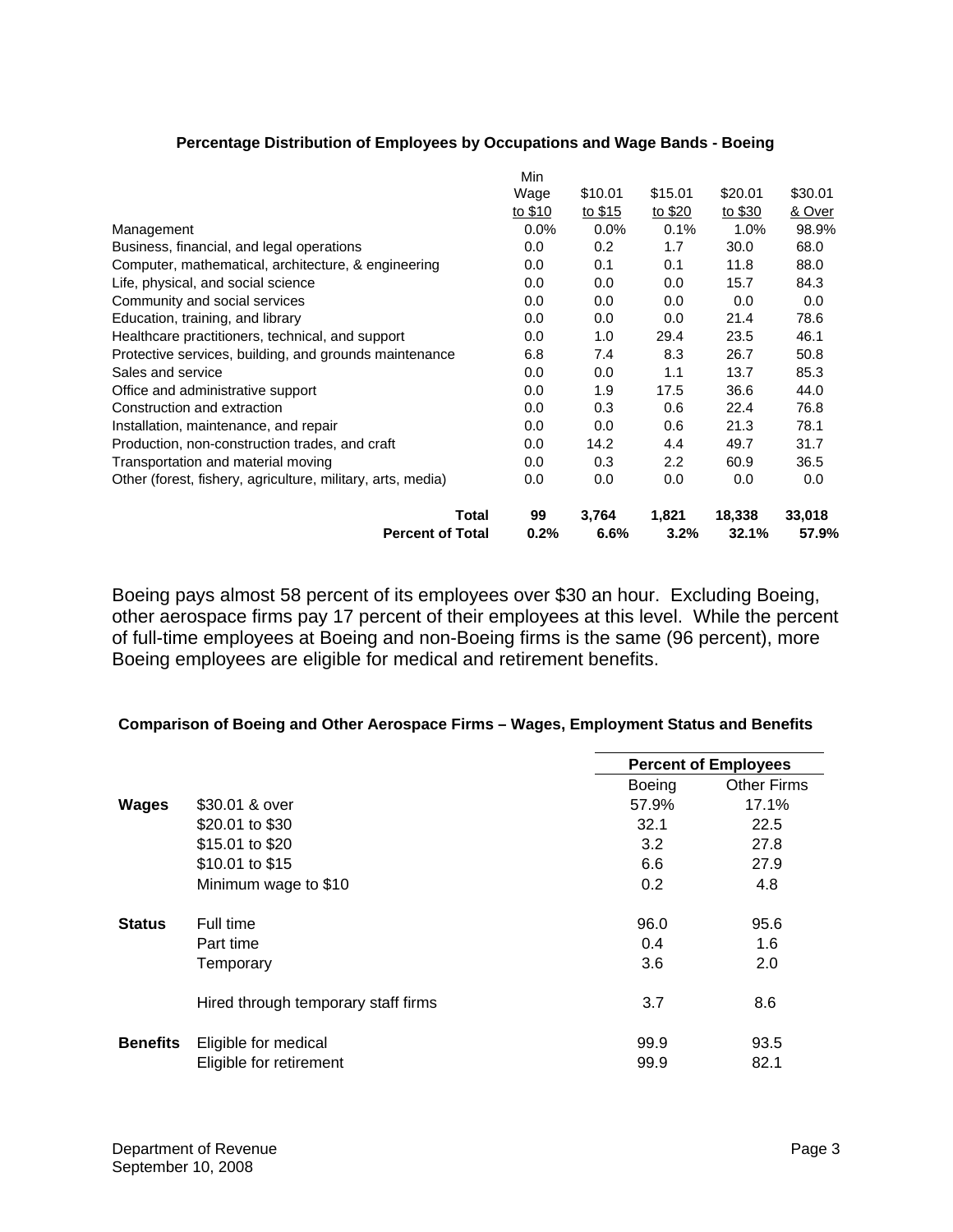Over 92 percent of sites offered medical benefits, over 87 percent offered dental plans, and 85 percent offered retirement benefits. Over 81 percent of manufacturing sites offered all three benefits, while 7 percent offered no benefits at all. Monthly contributions varied considerably. Aerospace firms reported median medical benefits at \$296 a month and median dental benefits at \$40 a month.

| <b>Sites Offering Benefits:</b> |       | Monthly contribution paid by employer: |         |        |  |
|---------------------------------|-------|----------------------------------------|---------|--------|--|
| Medical benefits*               | 92.3% |                                        | Maximum | Median |  |
| Dental benefits**               | 87.8  | <b>Medical</b>                         | \$1,000 | \$296  |  |
| Retirement benefits             | 84.7  | <b>Dental</b>                          | 674     | 40     |  |
| All three benefits              | 81.1  |                                        |         |        |  |
| No benefits                     | 6.6   |                                        |         |        |  |

\* At least 90 percent of medical plans offered were managed care. Of those sites that offered medical benefits, 15 percent offered multiple plans.

\*\*About 83% of dental plans offered were managed care. Of those sites that offered dental benefits, 6 percent offered multiple plans.